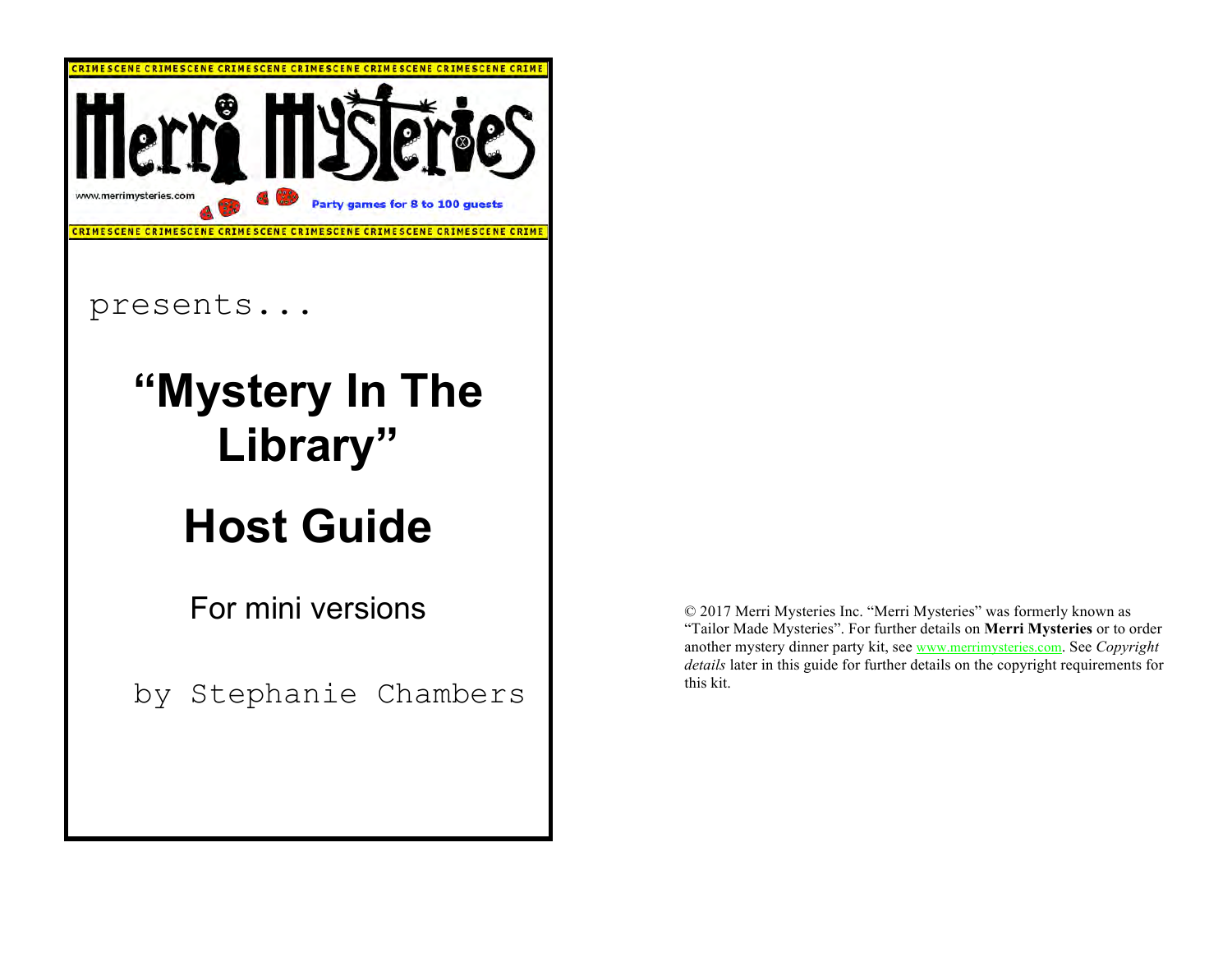## **Host's guide**

It is easy to prepare and run a mystery party. We recommend that as host you should also take a role and participate along with everyone else. With our mysteries, not even the murderer knows who did it. But with a little intelligence and a careful ear for important clues, it is possible to solve the mystery.

### *Preparing for the party*

- 1 Open the kit.
- 2 Decide when you will be having the party, where and who will play each role. You should read the description of each character and try to select a role for each guest. Or you may like to give your guests a choice of the roles not yet taken and let them decide for themselves. It is better if people play roles that are as different as possible from their normal lives. You can assign up to three people to play each suspect. You can play the investigator (i.e. Sherlock Holmes) or assign the role to someone who has good reading skills.
- 3 We recommend that you tell your guests to: "Please dress up as your character. Over dressing and going to extremes is highly recommended." We generally find that the more people put into the event, the more fun it is.
- 4 Decide how you want to do the invitations. You can print out the Word or Adobe Acrobat versions and handwrite the details, or you can type in your party details before you print it out. There are four invitations per page. You can print them in color or black and white or you may like to print them on colored paper. Always print in landscape mode.
- 5 The invitations refer your guests to read a web page to find out more details about their character (ie their character's description and their dress suggestions). They should try and read the descriptions of all of the suspects before they come to the party. We sometimes hide clues in these.
	- *Mystery In The Library © Merri Mysteries Inc 2017 1 www.merrimysteries.com*
- 6 You may like to have a copy of the suspect pages available at the party in case some guests didn't get time to read them before the party.
- 7 Print the play and the investigator's report. Cut each page in two using a guillotine/paper trimmer or scissors. Don't read the clues beforehand as it will spoil your enjoyment of the party, and you may spoil everyone else's enjoyment by letting on that you know everything!
- 8 The "Who Did It" pages are at the end with a warning beforehand not to read the next section. Print these and fold these unread, put them in an envelope and open it at the end of your party to find out who did it.
- 9 Print a name tag for each guest. You can print them in color or black and white or you may like to print them on thicker or colored paper. Cut these up and have some small safety pins handy.
- 10 Print additional copies of the map to hand out or enlarge it and put it on the wall.
- 11 Decorate the room just before the party (see *Décor suggestions*).
- 12 Prepare or arrange for food for the event (this is optional see *Menu suggestions*).
- 13 Decide whether you are going to have prizes for the party (see *Preparing prizes*). This is optional, but recommended.

### *Décor suggestions*

These are suggestions you might like to follow to make the location look like a library:

- A few bookcases filled with books
- A few small tables with books scattered on them
- A couple of books (eg cheap paperbacks or books people don't want any more) in the middle of the table or arranged between bookends so it is like a mini library (if possible put at least one copy of their characters book on the table)
- Placemats printed on paper to look like books spread open
- Play a variety music suited to some of the characters. For example, the soundtrack to Aladdin etc.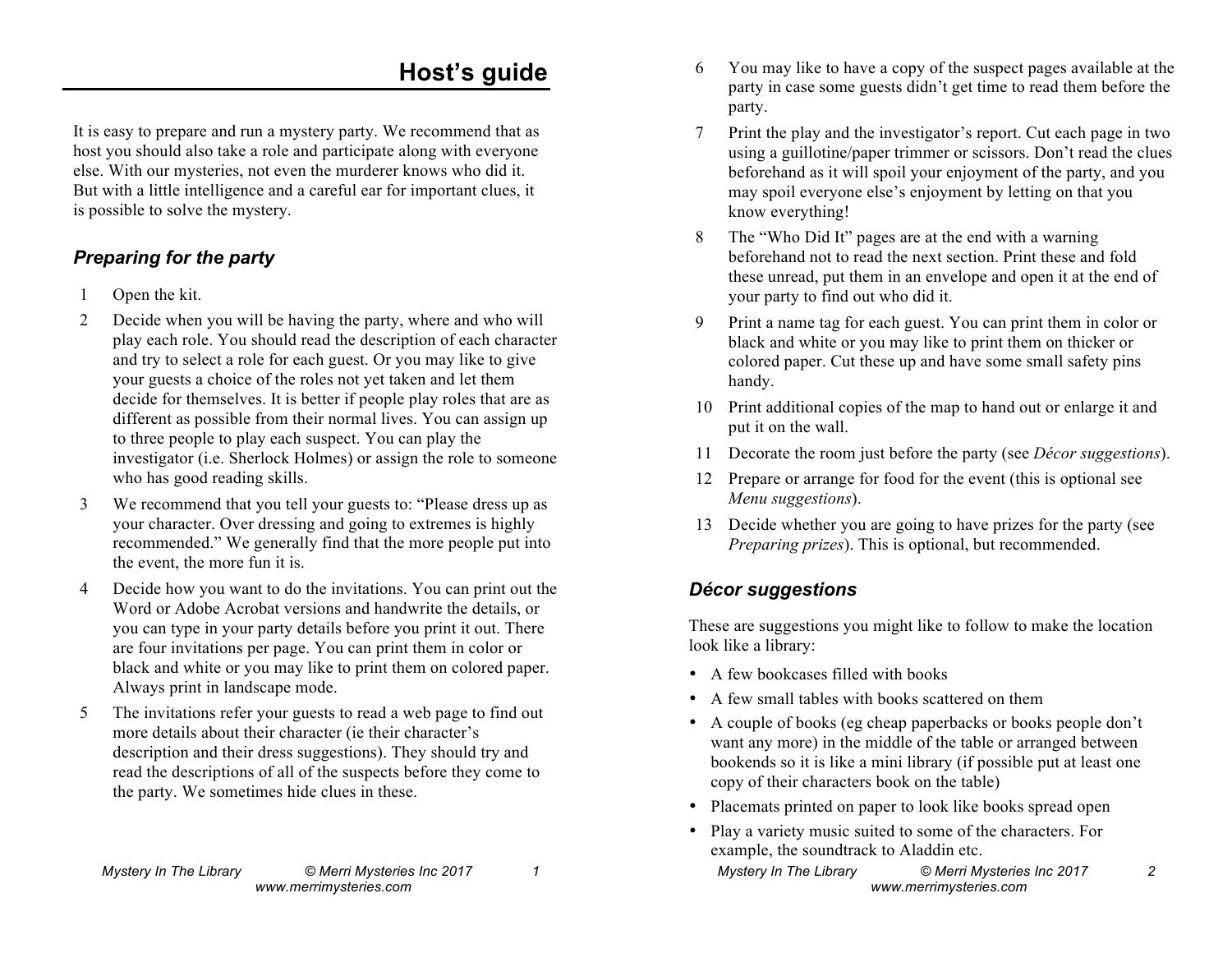#### *Menu suggestions*

Serving food is optional. You can serve whatever you want. However, as most of the characters are from long ago, you might aim for an olden day feel. For example, you could serve meat or vegetable pies, a roast and Yorkshire pudding for main course and bread and butter pudding for dessert. Search for recipes on the Internet (eg search for specific recipes on **www.google.com**).

If it is a children's party, it is best to serve normal children's party food as that is what they are familiar with.

You may like to create some fun food relating to certain characters such as porridge for Goldilocks and a cake marked "Eat Me" for Alice in Wonderland (and everyone else) to eat.

#### *Preparing prizes (optional)*

This is optional, but you may like to have some prizes available to give to the people:

- who guess who did it
- with the best costume.

You can reduce the number of people you have to give a prize to by asking for details as to who, how and why the person did it.

If you do have prizes, you should let people know they exist just after you read out *"The Rules"*.

**Tip:** Don't assume that only one person will guess who did it. It is best to have a prize you can divide up (eg a box of chocolates or a bag or box of Turkish Delights). If no one guesses correctly, divide the prize up amongst everyone.

If you have a color printer and some T-shirt transfers, you may like to download and print out some of our special T-shirt logos (ie "I Guessed Who Did It" and "I Had The Best Costume"). See **http://www.merrimysteries.com/tmm/prizes.htm** for details. These are free to download.

We suggest that you run the party as follows:

- 1 Have everyone's clue pages on a table near the entrance so people can collect their page and their name tag as they arrive. Or hand them to your guests as they arrive.
- 2 When everyone has arrived, read *The Rules* to everyone.
- 3 Have one of the guests that are playing each suspect to introduce themselves to the group by saying their character's name and reading out the underlined words from their character's description.
- 4 Check that everyone has read the *"The Suspects"* pages. If they haven't, give them a few minutes to read them quickly. There may be important clues in *"The Suspects"* pages.
- 5 Serve your First Course (if you are serving various courses, otherwise, just make the food available and let people know they can eat it during the party).
- 6 Start reading out the clues of the play. Pass the play booklet around to each person mentioned. Have one of the guests playing each suspect to read the lines for their suspect in the play.
- 7 Have the investigator (or someone else) read the investigator's report and serve some more food (optional).
- 8 Serve hot drinks and after dinner mints (if applicable).
- 9 Ask each person to think about who did it and why and how they did it. Ask them to write down their final choice. When they are ready, go around the group and ask everyone who they think did it and why and how they did it.
- 10 After everyone has had a guess, take the *Who Did It* pages out of their sealed envelope and have the third person playing each suspect read the lines for the suspect in the order specified.
- 11 Present the prizes (if you are providing these). If more than one person guesses correctly, give the prize to the person who has the most correct answers as to how and why the person did it. You may like to also give a prize for the person who has the best (or most creative) costume.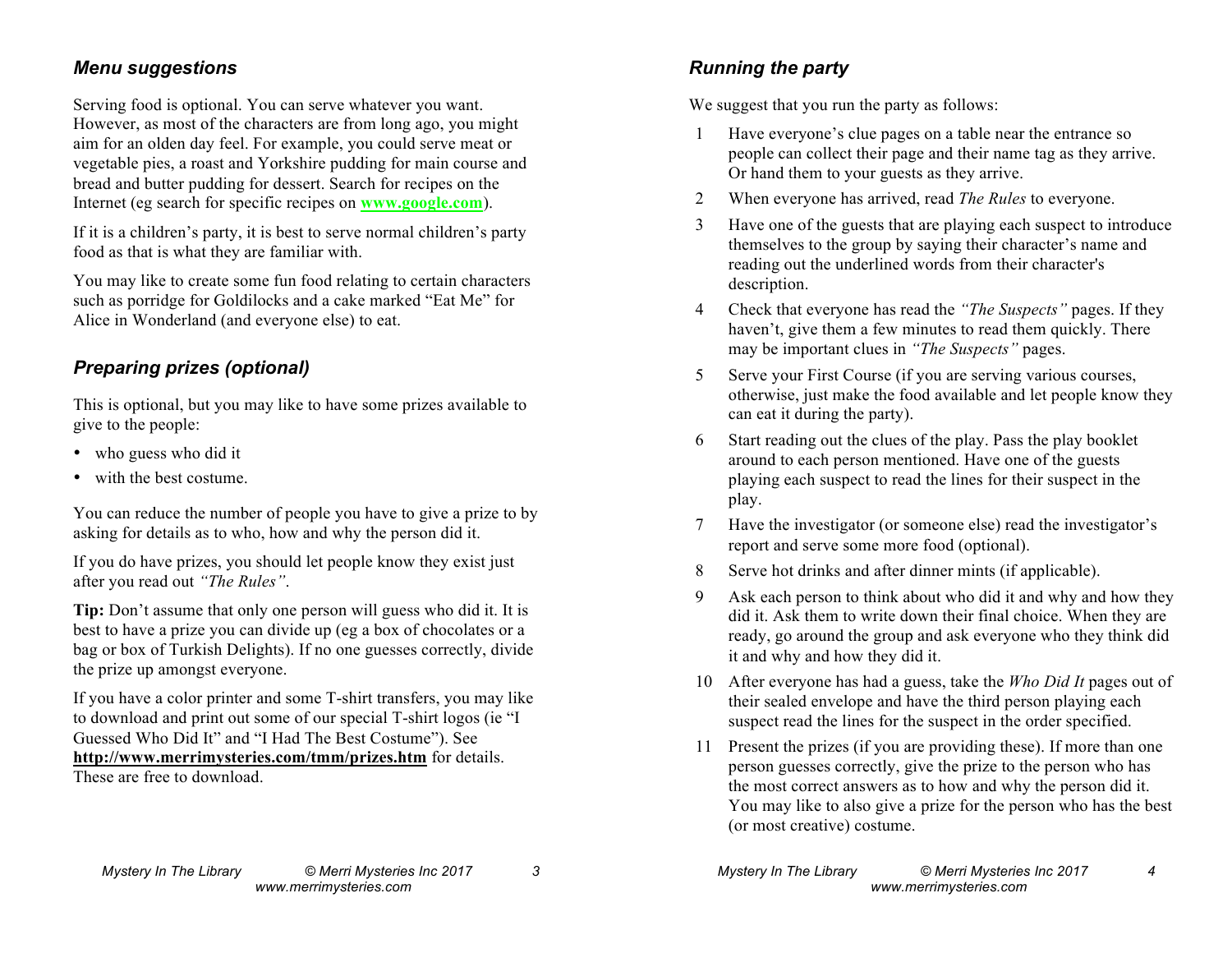#### *Copyright details*

© 2017 Merri Mysteries Inc. "Merri Mysteries" was formerly known as "Tailor Made Mysteries". For further details on **Merri Mysteries** or to order another mystery dinner party kit, see www.merrimysteries.com.

Merri Mysteries Inc agrees to grant a license to you to save the files to your hard disk and print out and use or perform our kits, according to the terms and conditions described in the online order form on our website. If you wish to use our kits on a commercial basis (eg as a venue for mystery party events or as an event organizer or an actor or theater group), you must pay double the amount for the kit by selecting to order two copies of it.

#### *These are to be read out by the host to the whole group at the beginning of the party:*

Welcome to "Mystery In The Library"!

The other night in the library, when many characters were out of their books enjoying a sojourn in the night air, a crime was committed, grim and grave, right in our own library. As a result his Majesty Henry VIII – that famous monarch from the English history books – has disappeared. Gathered are the characters who were present in the library at the time of the nasty deed. But the perpetrator of this heinous crime will no doubt be revealed as the night proceeds.

You have all been asked to remain here for questioning by the police. We must all work together to help determine who is the villain in our midst. You may want to jot down some notes on your clue page. When we do have some facts or evidence, we will read these to you.

If you are playing a suspect, you might speak as if you have a plum in your mouth. If your character is distressed, you could reveal your clues in between sobs. Act it out to the fullest. This is your chance to be dramatic!

At the end of the party you will be asked to guess who performed the crime and how and why they did it. If you work out who did it before the party ends please keep it to yourself. *Optional:* There is a prize for the people who guess who did it. There is also a prize for the person with the best costume.